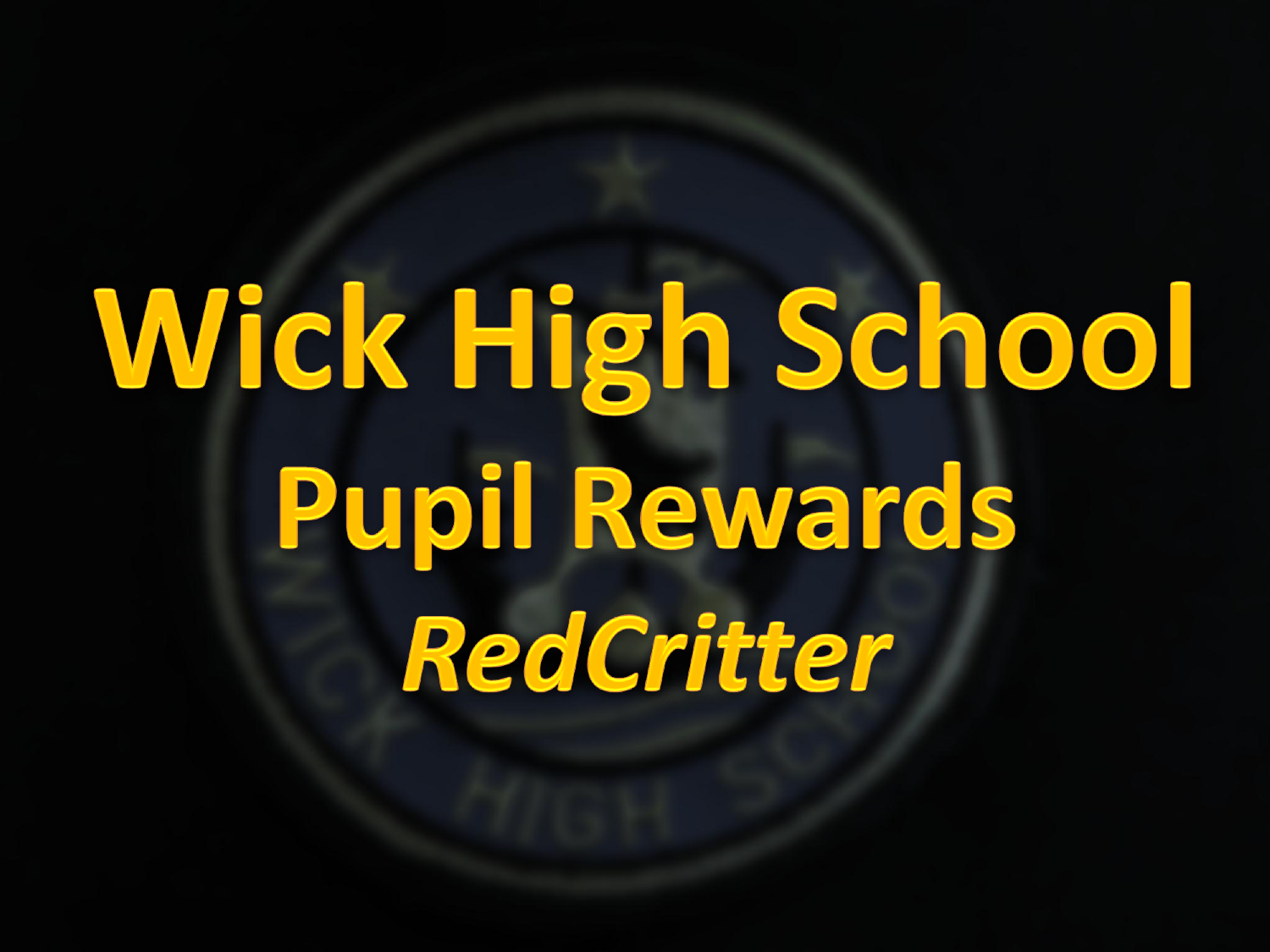#### Red Critter

- *RedCritter Corp* are a company based in Dallas, TX, USA.
- Founded in 2009 they started in allowing companies to recognise employees achievements and successes in the workplace and live on social media.
- We are the  $1^{st}$  school in Scotland to employ their education-focused version for pupil rewards, *RedCritter Teacher.*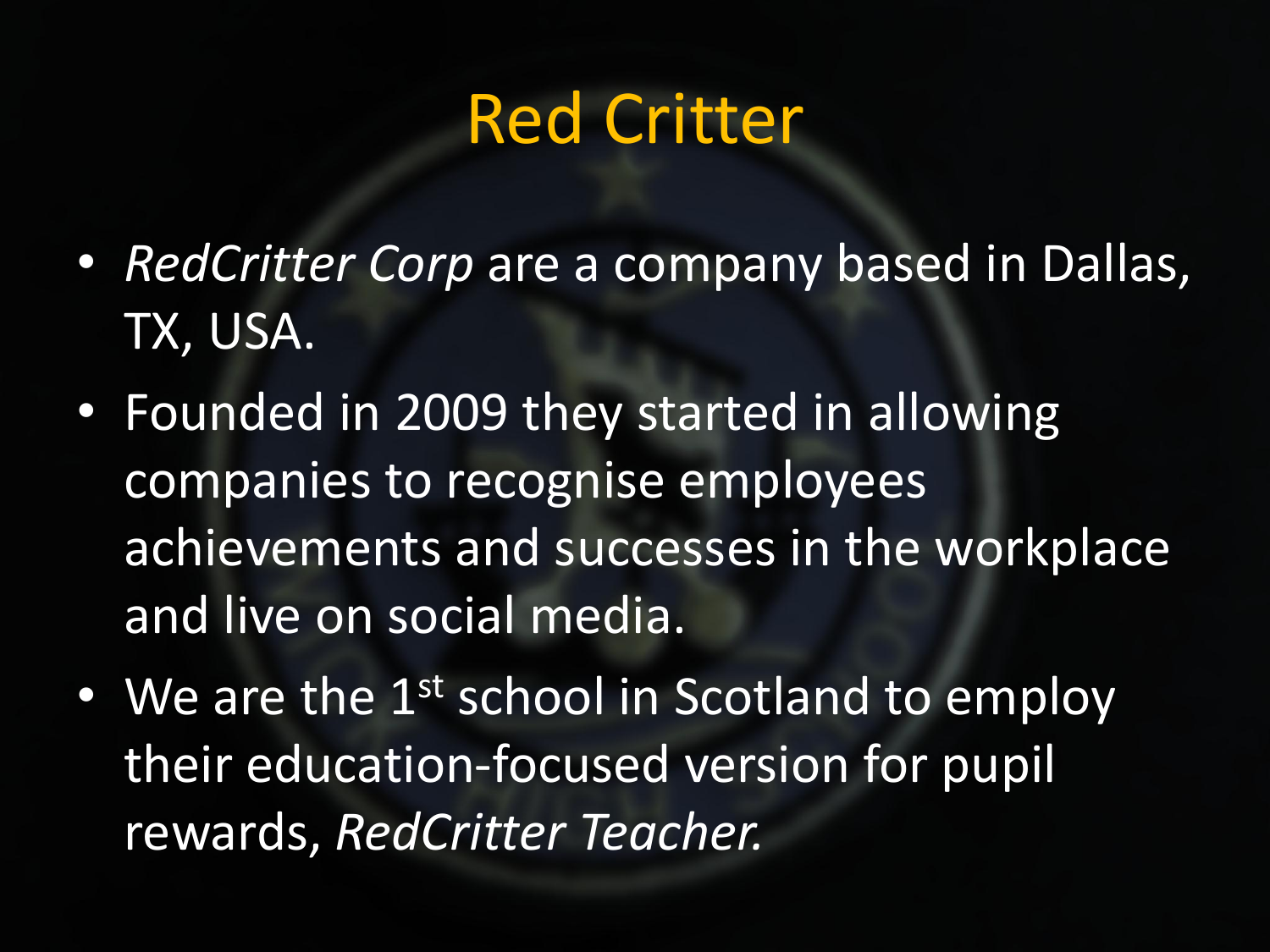- All teaching staff have had accounts created as have all pupils on the roll.
- Teachers are able to award pupils merit points in recognition of the following:
	- Co-operation
	- Great work
	- Class conduct
	- Effort
	- Homework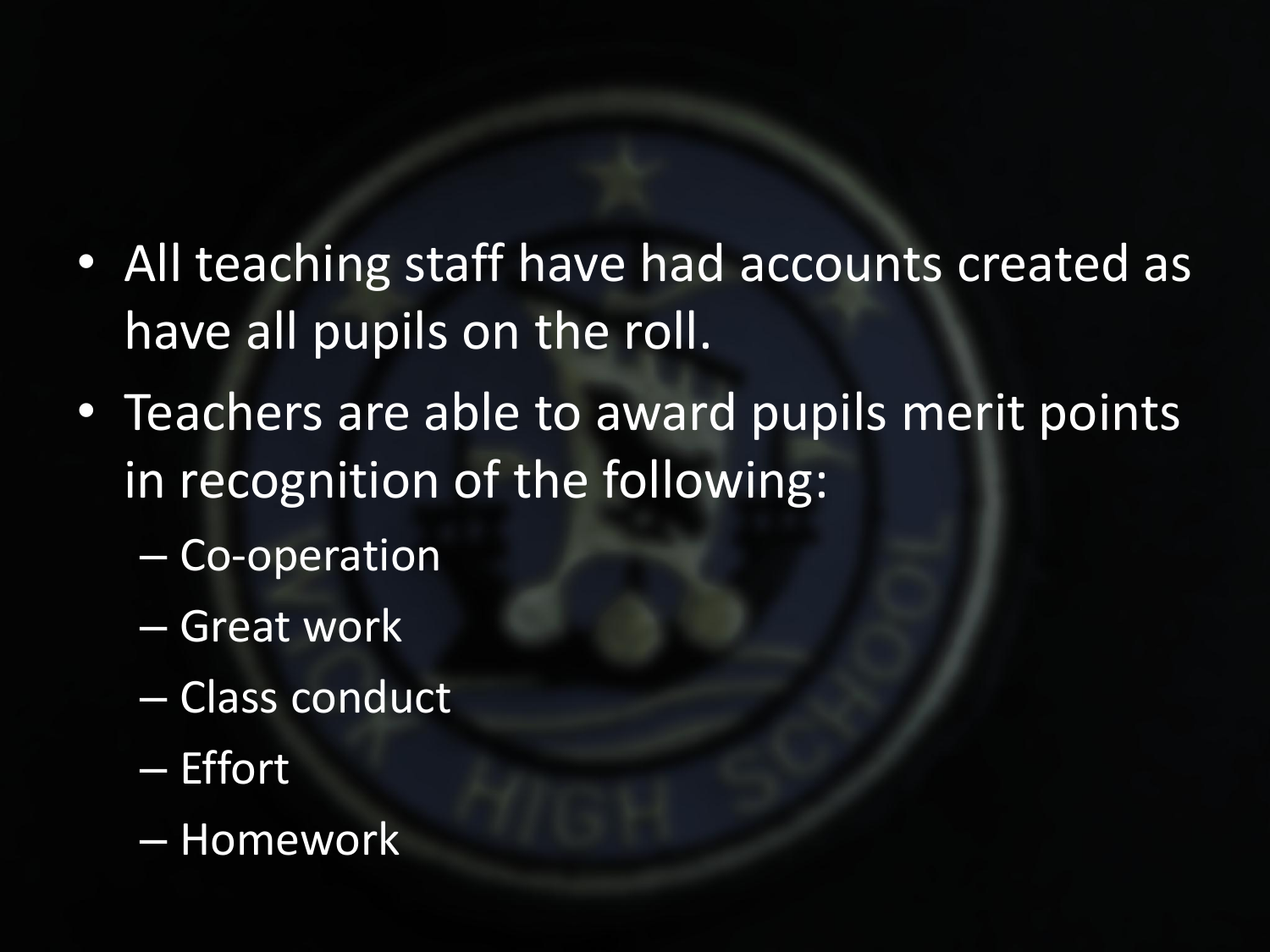## Teacher's Dashboard

Screenshot of the teacher's view of the system complete with their current classes:

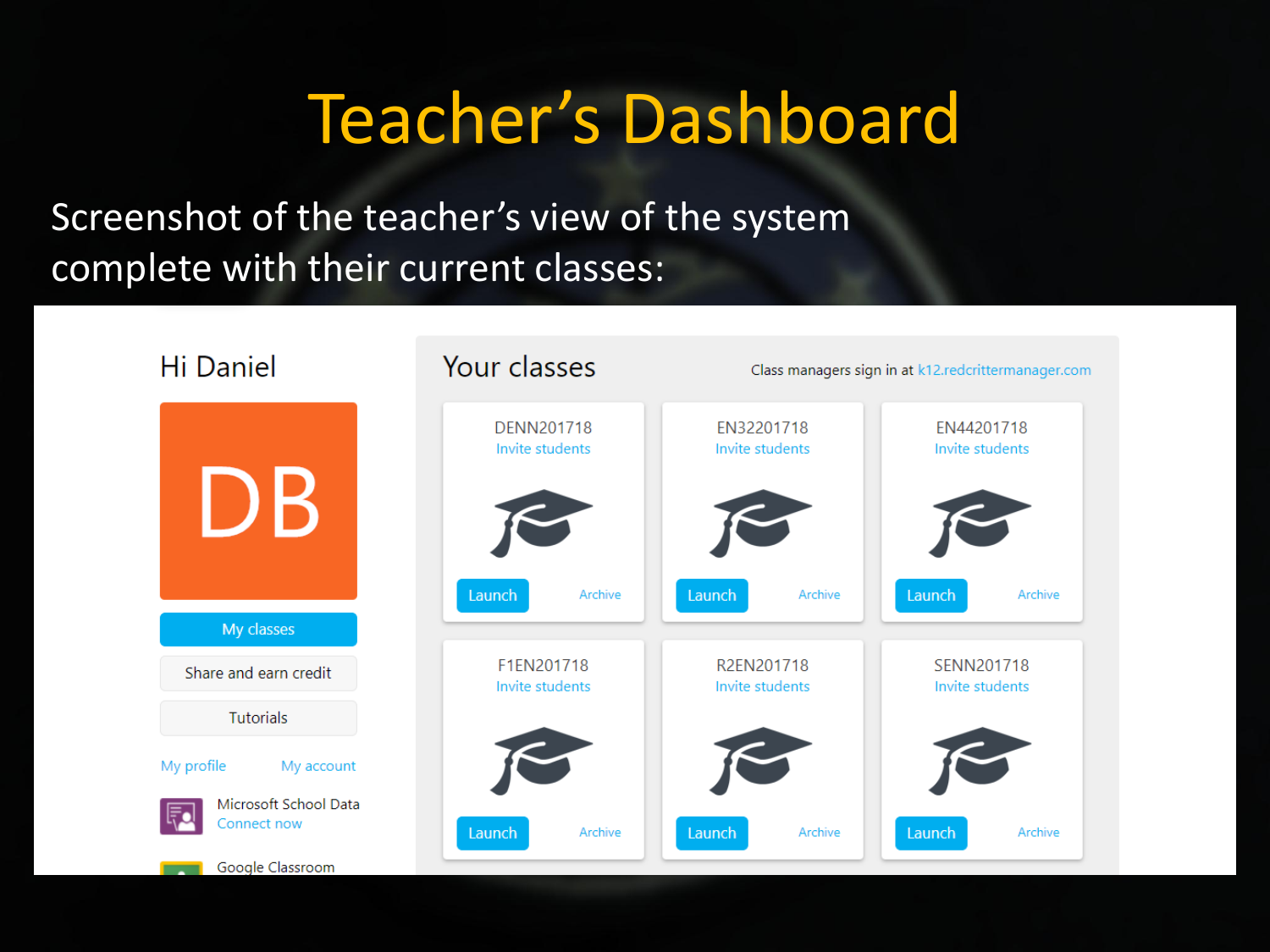### Awarding Actions or Merit Points

#### The teacher selects names from the class and then decides which category of praise is to be awarded:

| f. | Mr Brazil's class    |                                  |                                 |                                            |           | DB                             | <b>Daniel Brazil</b><br><b>DENN201718</b> | <b>in</b><br>Manage | 潦<br>Idea Lab | $\boldsymbol{\mathcal{N}}$<br>Reports | ۰<br>Settings |
|----|----------------------|----------------------------------|---------------------------------|--------------------------------------------|-----------|--------------------------------|-------------------------------------------|---------------------|---------------|---------------------------------------|---------------|
| ш  | Search               | $\alpha$<br>AII                  | $A-E$ $F-J$ $K-Q$ $R-Z$         | 器<br>$+$ Student                           |           |                                |                                           |                     |               |                                       |               |
|    | Students (17)        |                                  |                                 |                                            |           |                                |                                           |                     |               |                                       |               |
|    | <b>BR</b>            |                                  | <b>CR</b>                       |                                            | <b>DN</b> |                                | <b>DS</b>                                 |                     |               |                                       | 袒             |
|    |                      |                                  | 目                               | $\circledcirc$<br>$\overline{\phantom{a}}$ | 戸         | $\mathbb{C}$ )<br>$\mathbf{t}$ |                                           |                     |               |                                       | $\odot$       |
|    | Actions              | $\mathsf{All}$<br>$A-E$<br>$F-J$ | $\mathbf{C}$<br>$R-Z$<br>$K$ -Q |                                            |           |                                |                                           |                     |               |                                       | $\ltimes$     |
|    |                      |                                  |                                 |                                            |           | Ð                              |                                           |                     |               |                                       |               |
|    | <b>Class conduct</b> | Cooperation                      | <b>Effort</b>                   | <b>Great work</b>                          | Homework  | Get more actions               |                                           |                     |               |                                       |               |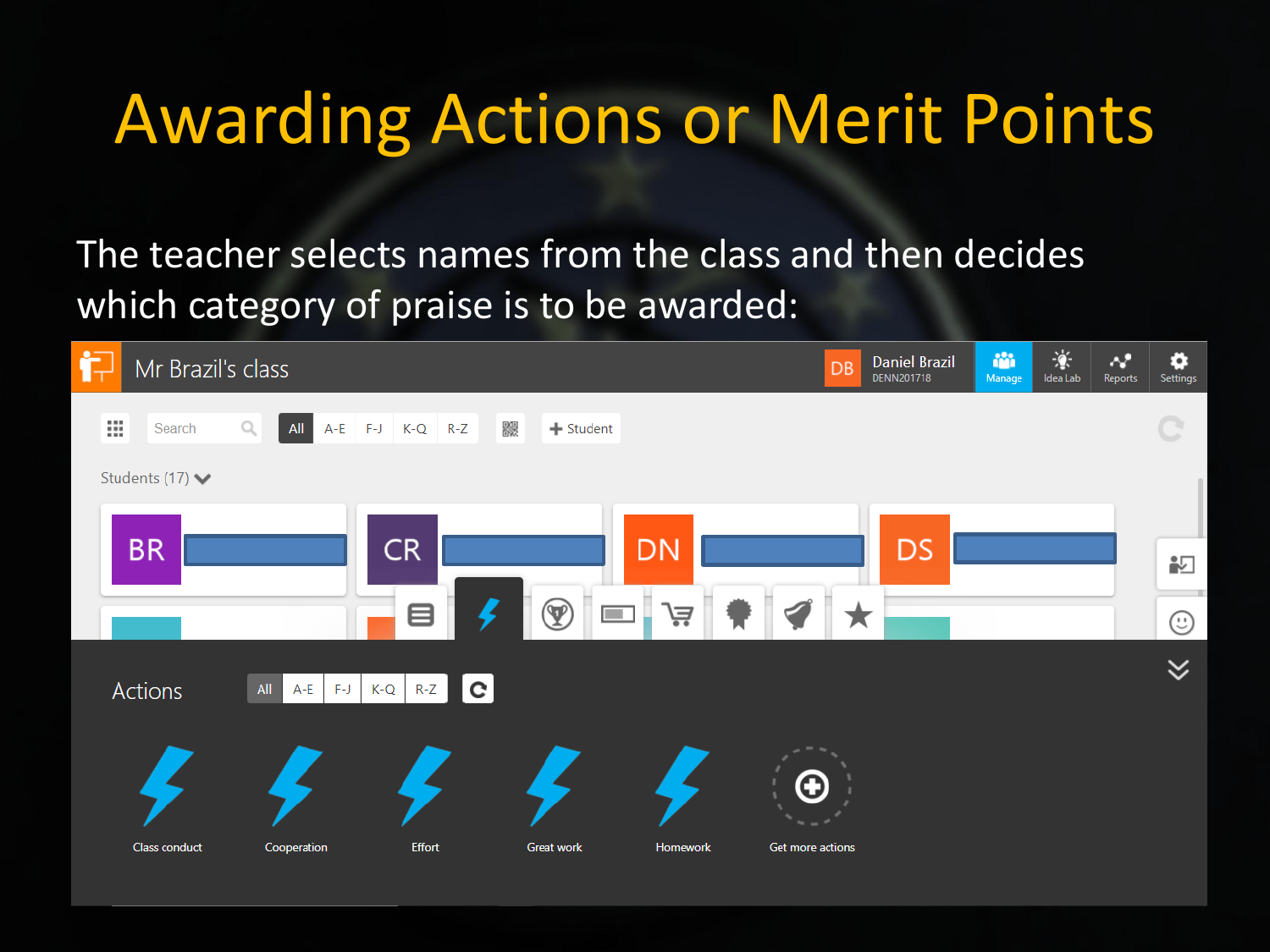#### The Merit Points Structure

- Each Action awarded is worth 1 Wick High School Merit Point.
- These are cumulative and count towards the pupil's individual total as well as the total for their house: Fergus, Morven, Noss, Scaraben and Rumster.
- Pupils can then go on to earn Badges for themselves and their house if they reach set thresholds in points for the week, month etc. They receive the WHS Merit Badge.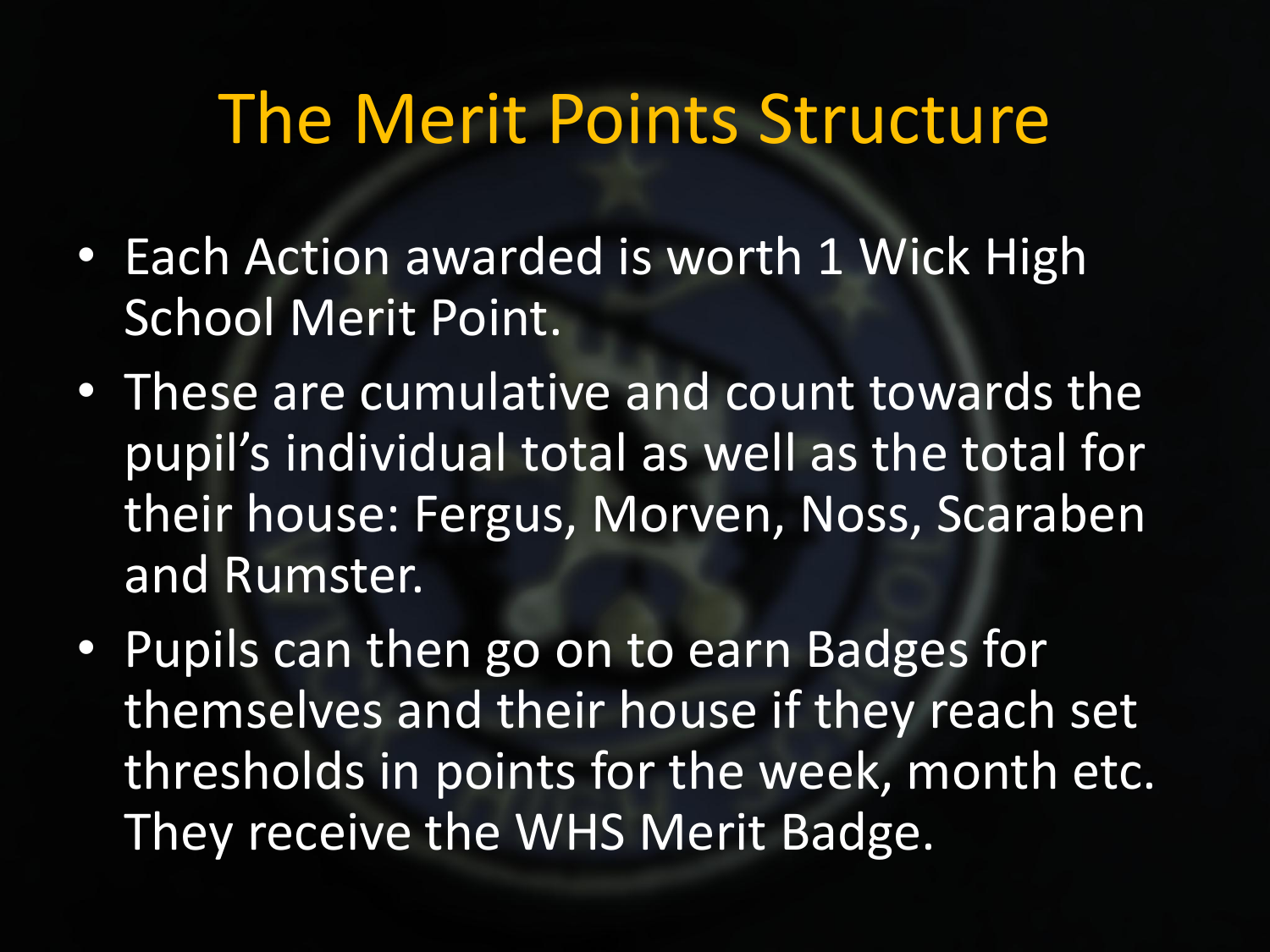#### The Badges







#### Co-operation





Conduct Great work



Homework



WHS Merit Badge (top performance across week/month etc..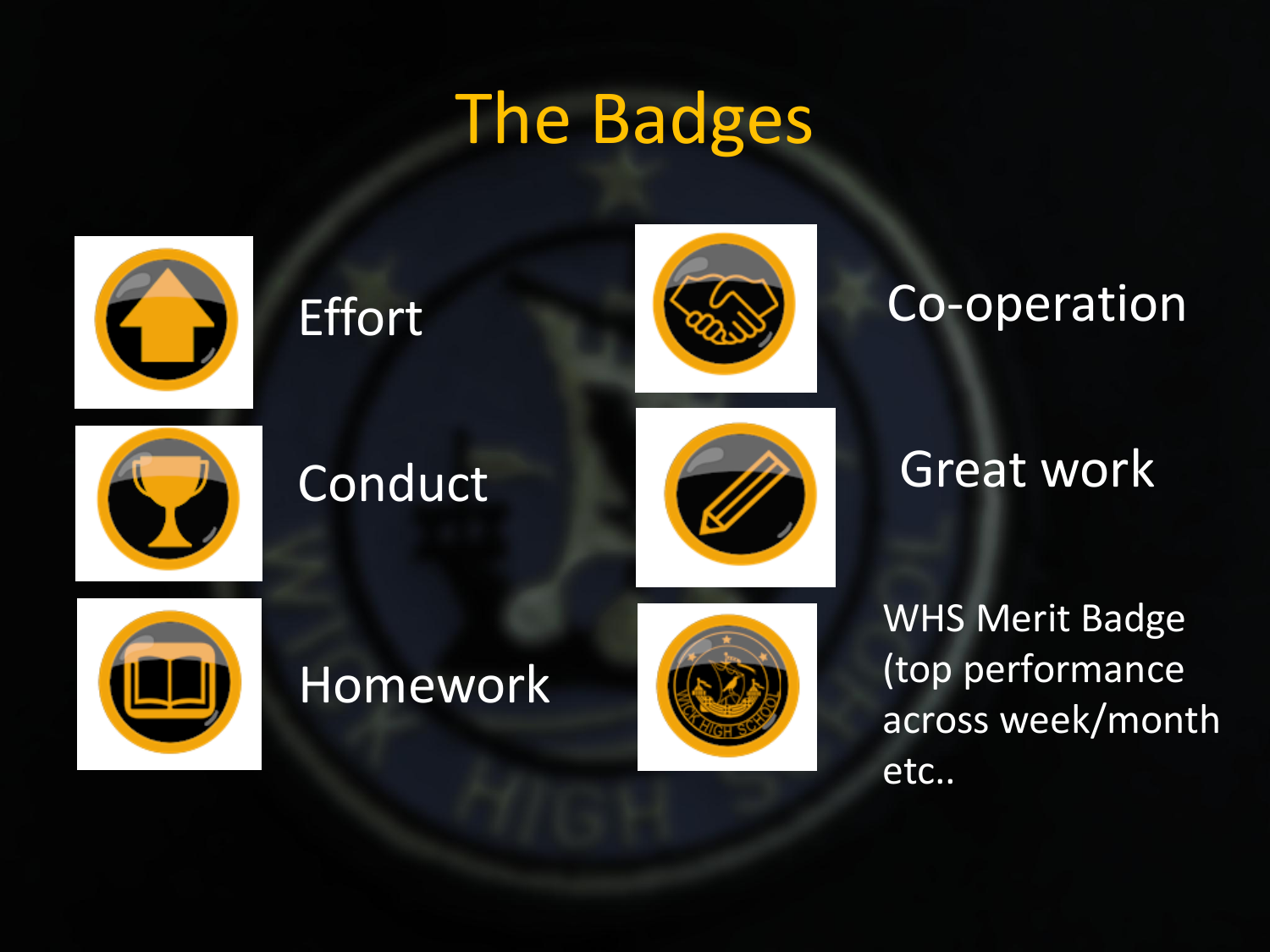### The Houses

• Redesigned school badges for the Houses:









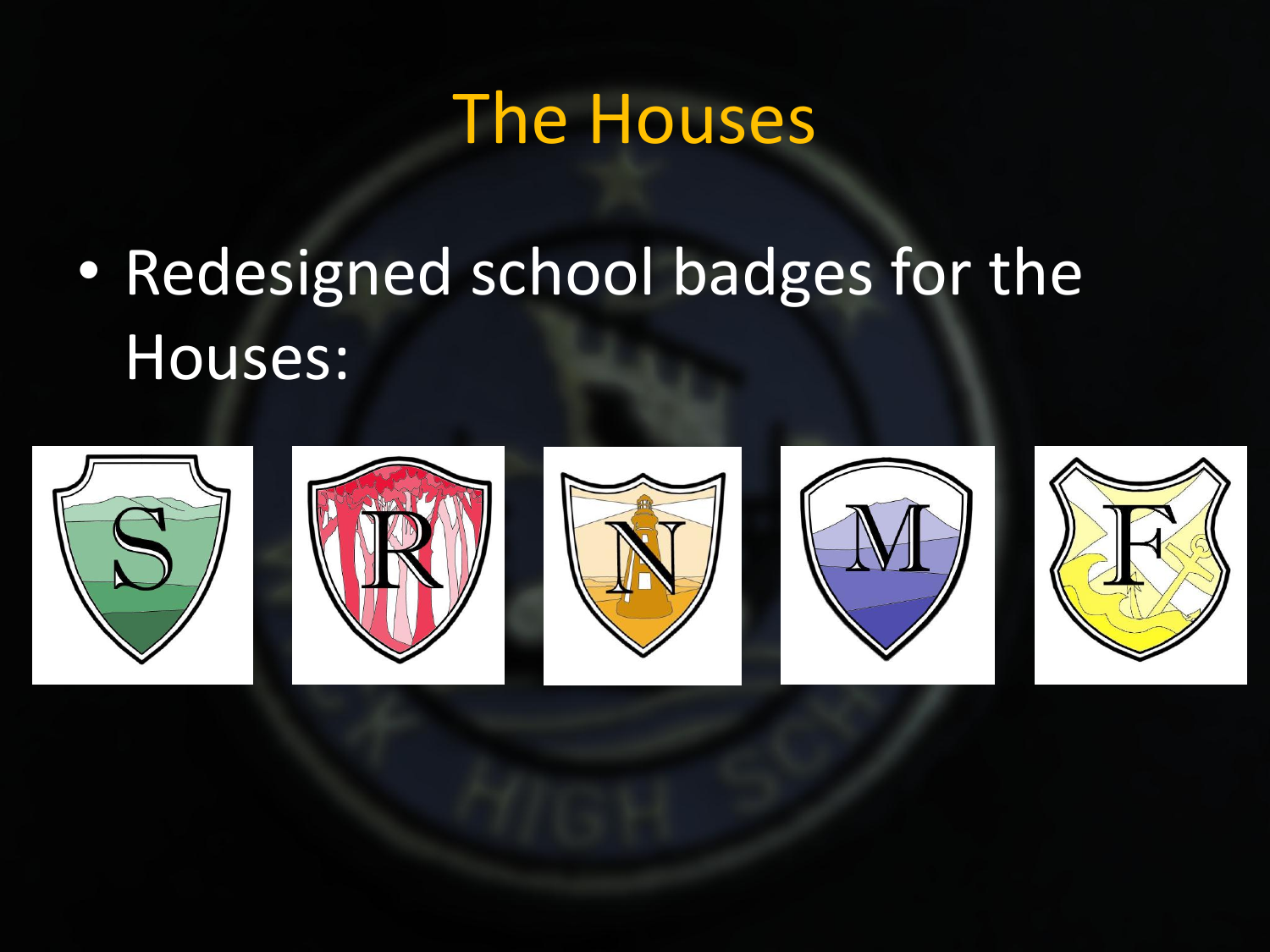#### Inter-House Competition

The points awarded are shown live on our website and (hopefully) our TV screens in the school: